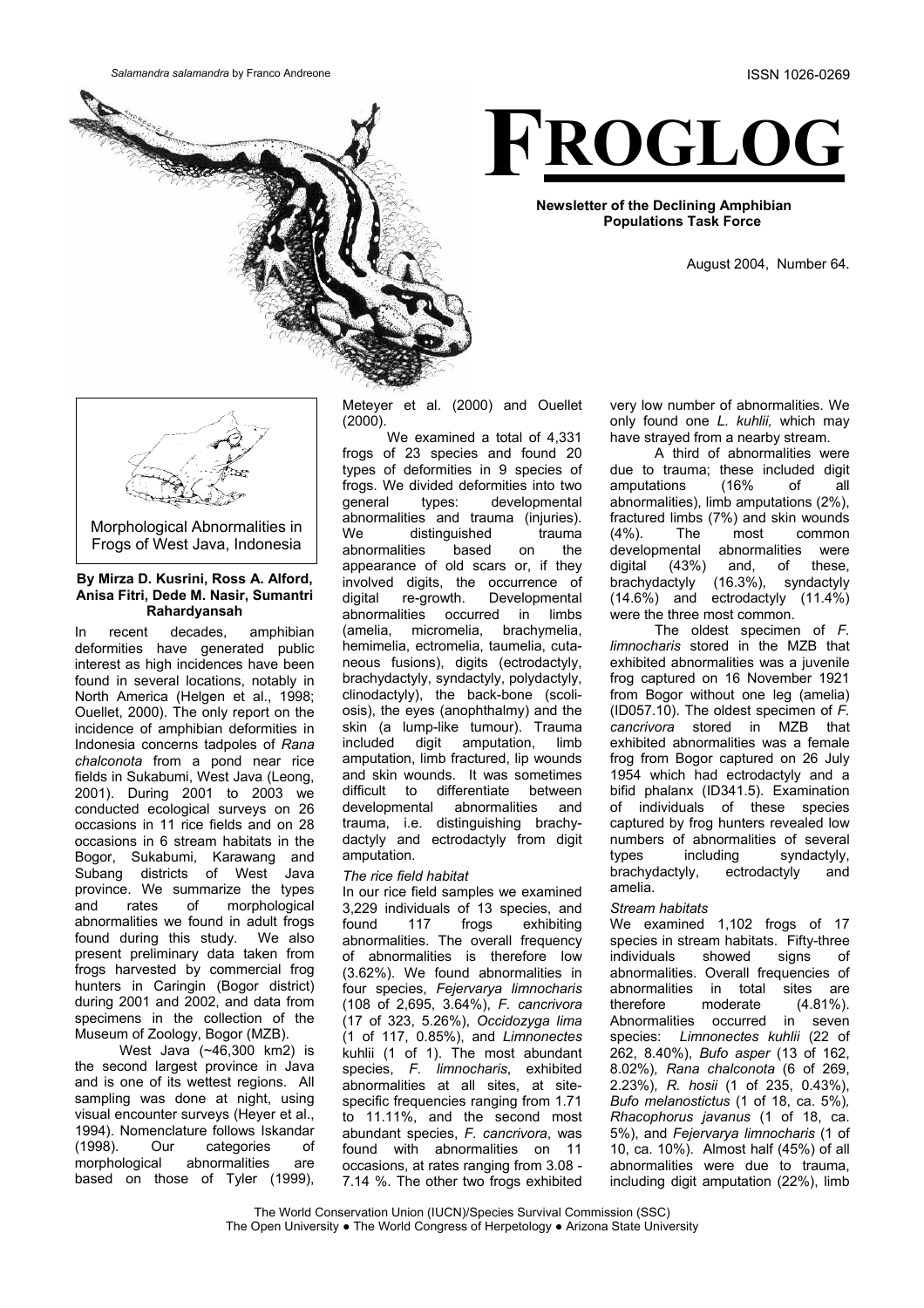amputation (2.4 %), fractured limbs (2.4 %), lip wounds (7.3%) and skin wounds (9.8%). The most common developmental abnormalities were digital (39.1%). The most common types of digital abnormalities were ectrodactyly (12.2%), brachydactyly (9.8%), and syndactyly (4.9%). The high prevalence of abnormalities in *B. asper* was due largely to individuals from a stream in Caringin, Bogor (6 of 25 individuals, 24%); most of the abnormalities in these animals were caused by trauma to the digits and lips. *L. kuhlii* in Cilember (Bogor) also showed a high prevalence of abnormalities (18 of 220, 8.18%), most of which were ectrodactyly or digital amputations.

Our results indicate that most of the frequencies of abnormalities are relatively low and probably within the normal range (Tyler, 1999 and Ouellet, 2000) in West Java, although in some cases there were elevated percentages of abnormalities (>5%). Our data were, however, collected almost exclusively on late juvenile and adult frogs. Our results might have differed if we had sampled tadpoles or immediately post-metamorphic frogs, reducing or eliminating the probable effects of differential survival.

### *References*

Helgen, J., McKinnell. R.G. and Gernes, M.C. (1998) Investigation of malformed northern leopard frogs in Minnesota. In: Lannoo, M.J. (Ed.) *Status and conservation of midwestern amphibians.* Iowa, University of Iowa Press.

Heyer, W.R., Donnelly, M.A., McDiarmid, R.W., Hayek, L.C. and Foster, M.S. (1994) *Measuring and monitoring biological diversity: Standard methods for amphibians.* Washington, Smithsonian Institution.

Iskandar. D.T. (1998) *Amfibi Jawa dan Bali.* Bogor, Puslitbang Biologi-LIPI.

Leong, T.M. (2001) Parasitic Copepods Responsible for Limb Abnormalities. *Froglog* **46**: 3.

Meteyer, C.U., Loeffler, I.K., Fallon, J.F., Converse, K.A., Green, E., Helgen, J.C., Kersten, S., Levey, R., Eaton-Poole, L. and Burkhart, J.G. (2000) Hind limb malformations in free-living northern leopard frogs (*Rana pipiens*) from Maine, Minnesota, and Vermont suggest multiple etiologies. *Teratology* **62**: 151-171.

Ouellet, M. (2000) Amphibian<br>deformities: current status of deformities: current status of knowledge. In: Sparling, D.W., Linder,<br>G. and Bishop, C.A. (Eds.) G. and Bishop, C.A. (Eds.) *Ecotoxicology of amphian and reptiles.* Pensacola, Society of Environmental

Toxicology and Chemistry (SETAC).

Tyler, M.J. (1999) *Australian frogs: A natural history.* Sydney, Reed New Holland.

#### *Acknowledgments*

Field surveys were made possible by funding from Wildlife Conservation Society, James Cook University. Bogor Agricultural University and Indonesian Reptile Amphibian Trader Association for MDK. We thank MZB for giving us access to the specimens. especially to ibu Mumpuni. We thank all the volunteers for their help especially Ita Novita Sari for doing the work in MZB.

*Contact:* Mirza D. Kusrini and Ross Alford, School of Tropical Biology, James Cook University, Townsville, Qld, 4811, Australia.

# **mirza.kusrini@jcu.edu.au**

Anisa Fitri, Dede Mohammad Nasir & Sumantri Rahardiansyah, Department of Forest Resources Conservation, Faculty of Forestry, Bogor Agricultural University, PO Box 168, Bogor 16000 Indonesia.



The exposure of amphibians to damaging levels of ultraviolet-B radiation in sunlight is likely a significant part of global amphibian declines, researchers say, despite some recent suggestions to the contrary and a scientific controversy about what role UV-B actually plays in this crisis.

Scientists from the United States, Canada and Spain have outlined their understanding of UV-B's biological effects on amphibians in an article in Ecology [(2004) *Ecology* **85:** 1747-1763], a professional journal.

In it, they respond to some recent studies that have called into question whether UV-B radiation is causing severe health problems or mortality in amphibians.

"At this point, we believe the broad body of research conclusively demonstrates that UV-B radiation can cause damage to many species of amphibians at almost every stage of their life cycle, from egg to adult," said Andrew Blaustein, a professor of zoology at Oregon State University and the lead author on the Ecology commentary. "It appears the damage may be even worse than we originally thought a few years ago, and it's clear that rising levels of UV-B radiation, which could be caused by erosion of Earth's protective ozone layer, can play at least a part in the amphibian declines we're seeing around the world."

Most scientists now believe, Blaustein said, that a wide range of causes explain the totality of amphibian declines, and those causes probably include habitat destruction, disease, parasites, introduced exotic species, environmental contaminants and other aspects of global climate change. In some cases complex chains of interlaced ecological effects can lead to amphibian disease, deformity or death.

But UV-B radiation is still high on the list of concerns, the researchers say.

"At first our field studies showed only the damage that increased levels of UV-B radiation could do to amphibian embryos, where they caused mortality in some species and not in others," Blaustein said. "But with more research we've seen how UV-B radiation can affect growth and development in larvae, cause changes in behavior, some deformities, and make the amphibian more vulnerable to disease and death. And in adults, it appears that UV-B radiation can cause retinal damage and blindness."

The evidence gathered from numerous scientists around the world is both alarming and compelling, Blaustein said. Every single amphibian species exposed to natural levels of UV-B radiation has now been found to have some type of health problem, either immediately or later in life.

"Given the numerous other organisms and biological systems that other scientists have already demonstrated to be impacted by UV, it makes sense that some amphibians too would be sensitive to UV radiation," said Lee Kats, a professor of biology at Pepperdine University and another author of the Ecology study.

Some recent studies that have questioned these effects did not have an adequate base of field experiments, made too many<br>assumptions about how UV-B assumptions about how UV-B radiation in the life cycle of one species would relate to other species, and fail to understand the natural behavior of amphibians and their evolution, the researchers said in their Ecology article.

"For instance, some researchers have now theorized that amphibians could avoid the effects of UV-B radiation simply by avoiding sunlight or laying their eggs in deeper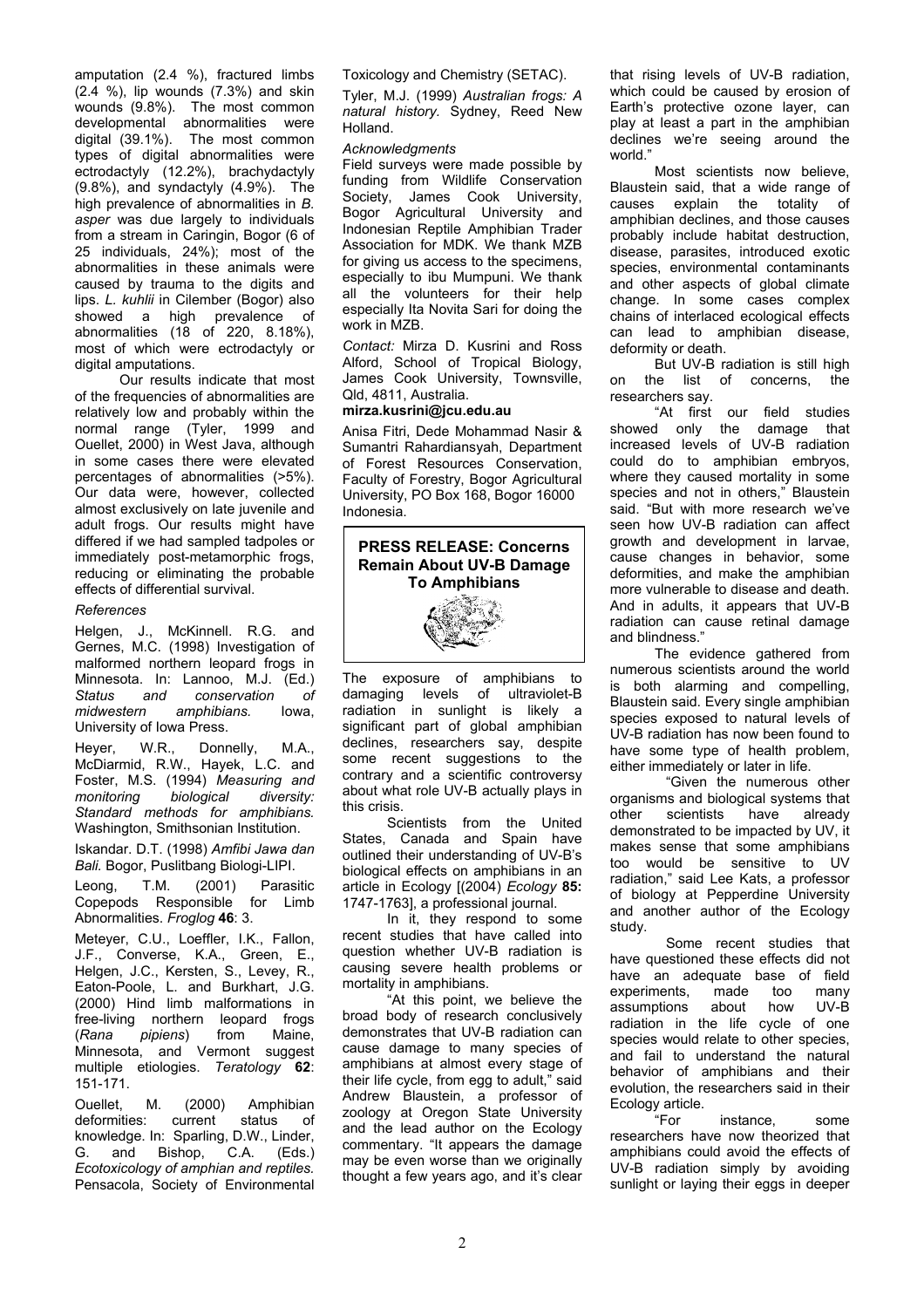water," Blaustein said. "But that ignores millions of years of evolution, in which amphibians have developed certain types of behavior for specific reasons. Some species lay their eggs in warm, shallow waters because they are seeking sun and heat, and they need to hatch and grow quickly before the water evaporates or freezes.

"Those types of behavior do not change overnight just because the Earth's atmosphere may have changed," he said. "It's not that simple. Moreover, as ponds dry and water levels decrease, amphibians cannot just get out of the sunlight, and they are bombarded by intense UV radiation."

Amphibian declines are an issue that first came to light about 15 years ago and have raised warning flags among many ecologists, who believe they may be a harbinger of ecological changes that are first affecting some of Earth's most sensitive animals and may later cause more widespread damage to other species.

Aside from amphibian deaths, population declines and localized extinctions, another issue that has raised concern is amphibian deformities. A near epidemic of deformed legs, eye damage and other ailments has been found in more than 60 species of frogs, toads and salamanders in 46 states and across four continents.

At one site near Corvallis, Oregon, 75-80 percent of the frogs are deformed, mostly linked to a parasite and other ecological changes. And egg mortality in embryos of the western toad and some other species in parts of the Oregon Cascade Range have approached 100 percent in some recent years.

*For more details contact:* Andy Blaustein, Department of Zoology, Oregon State University, Corvallis, OR 97331-2914, USA. **blaustea@bcc.orst.edu**



New Laboratory of Natural Sounds in Cuba

## **From Ansel Fong Grillo**

On February 26 2004, the Laboratory of Natural Sounds "Juan C. Gundlach" was inaugurated in the Centro Oriental de Ecosistemas y Biodiversidad (BIOECO) in the city of Santiago de Cuba. This laboratory is the result of the collaboration between several national and international organizations such as the McArthur Foundation, The Field Museum of

Chicago, Maculay Laboratory of Natural Sounds of the Cornell University, BIOECO, and the BirdLife Important Bird Areas program in Cuba sponsored by the British Bird Watching Fair and the National Center of Protected Areas of Cuba (CNAP).

The laboratory already has many digitalized amphibian and bird<br>vocalizations which are being  $vocalizations$  which are automated and arranged in a database, although it also has insect, mammal and environmental sounds. Its mission is to create a library of natural sounds representative of Cuban biodiversity, as well as for research and environmental education purposes. This is also a new tool to study Cuban amphibians and especially to surveying and monitoring amphibian populations.

Gregory F. Budney, curator or sounds from the Maculay Laboratory of Natural Sounds of the Cornell University; Debra Moskovitz, ornithologist from the Field Museum of Chicago; Reynaldo Estrada, director of the National Center of Protected Areas (CNAP); Miguel Angel Abad Salazar, director of BIOECO and Nicasio Viña Dávila, delegate of the Ministry of Science, Technology and Environment in the Santiago de Cuba province were in the opening ceremony.



### **De Ansel Fong Grillo**

El 26 de febrero del 2004 se inauguró en el Centro Oriental de Ecosistemas y Biodiversidad (BIOECO) en la ciudad de Santiago de Cuba, el Laboratorio de Sonidos Naturales "Juan C. Gundlach". Este laboratorio es fruto de la colaboración de varias instituciones nacionales e internacionales como la McArthur Foundation, el Field Museum de Chicago, el Laboratorio Maculay de Sonidos Naturales de la Universidad de Cornell, BIOECO y el Programa de Áreas de Importancia para las Aves de la BirdLife en Cuba patrocinado por la British Bird Watching Fair y el Centro Nacional de Areas Protegidas de Cuba (CNAP).

El laboratorio ya cuenta con una fonoteca de vocalizaciones digitalizadas de anfibios y aves cubanas en proceso de automatización en base de datos, aunque también posee grabaciones de insectos, mamíferos y sonido ambiente. Su misión es crear un banco de sonidos representativo de la biodiversidad cubana que permita su utilización en la investigación y la educación ambiental.

Esta es también una nueva herramienta para el estudio de los anfibios cubanos y en especial para el muestreo y monitoreo de las poblaciones de ranas y sapos de la isla.

En la ceremonia de inauguración estuvieron presentes Gregory F. Budney, curador de sonidos del Laboratorio Maculay de Sonidos Naturales de la Universidad de Cornell; Debra Moskovitz, ornitóloga del Field Museum de Chicago; Reynaldo Estrada, director del CNAP; Miguel Abad Salazar, director de BIOECO y Nicasio Viña Dávila, delegado del Ministerio de Ciencia, Tecnologia y Medio Ambiente de la provincia Santiago de Cuba.



### **From Tim Halliday**

Recipients of DAPTF Seed Grants are generally expected to publish the results of their projects in refereed journals, or as articles in *Froglog*. They are also required to send us reports, so that their results can be made available to DAPTF members. Below is a list of reports that we have received recently. Anyone wanting a copy of a report should contact the author in the first instance; we can supply copies if you cannot reach the author.

Cynthia Loftin & Michael S. Bank (2003) Effects of local and landscape heterogeneity on mercury loadings in palustrine amphibians from Acadia National Park, Maine.

## **michael\_bank@umit.maine.edu**

Scott Michael (2001) Acoustic monitoring of declining anuran populations in Puerto Rico and Jamaica.

# **smichael@tulane.edu**

Trent Penman (2002) Applied conservation biology of a threatened forest-dependent frog, *Heleioporus australicus*.

#### **trent.penman@studentmail.newcast le.edu.au**

Govindasami Ramaswamy (2002) Survey of Amphibian Diversity at the Indira Gandhi National Park (Western Ghats).

# **[prof\\_gr@hotmail.com](mailto:prof_gr@hotmail.com)**

Tej Kumar Shrestha (1997) Conservation Status of Cascade Frogs in the Himalayan Foothills of